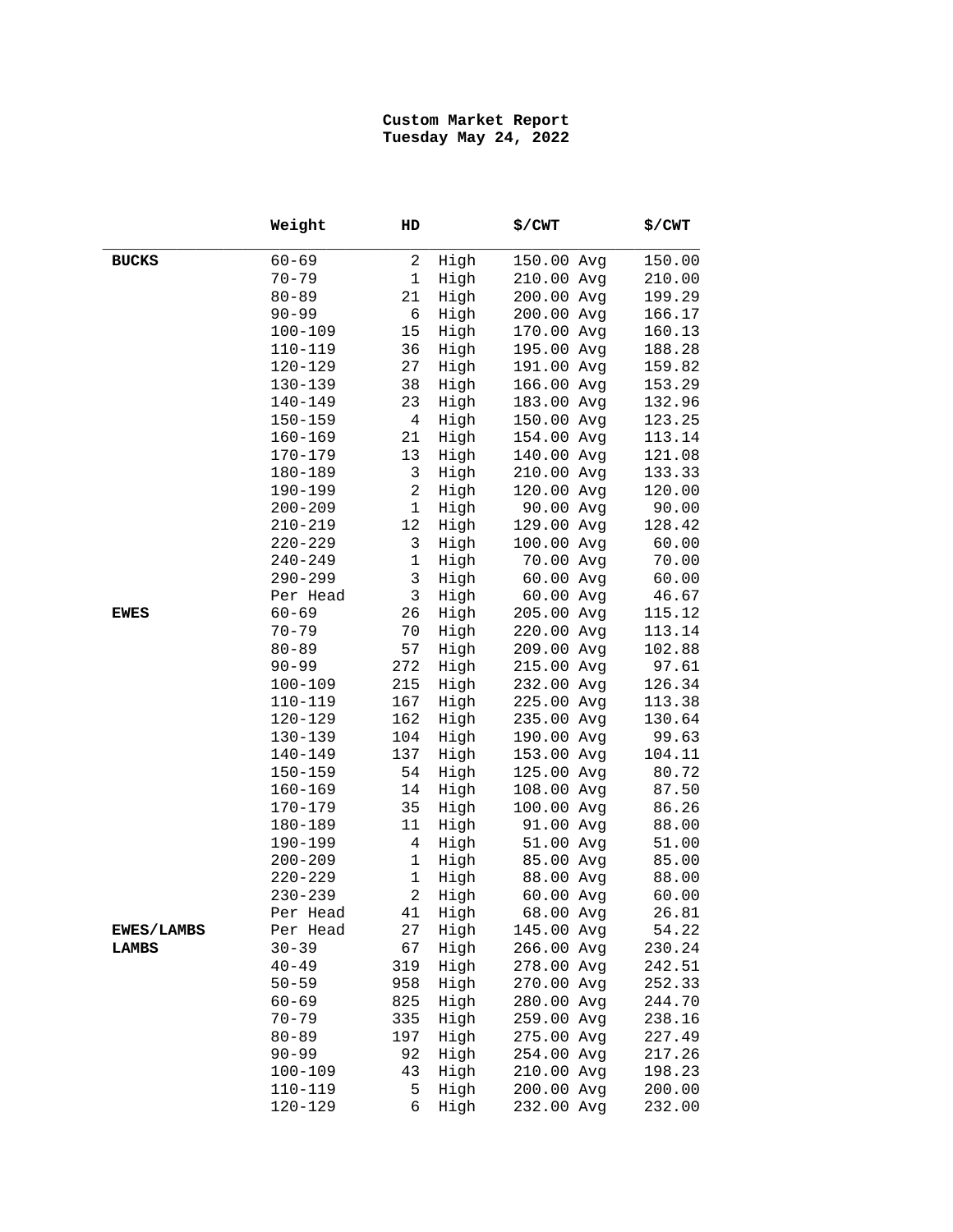|                | $160 - 169$ | 7              | High | 148.00 Avg              | 148.00 |
|----------------|-------------|----------------|------|-------------------------|--------|
|                | Per Head    | 55             | High | 200.00 Avg              | 52.47  |
| <b>MUTTONS</b> | $100 - 109$ | $\mathbf{1}$   | High | 95.00 Avg               | 95.00  |
|                | 130-139     | 3              | High | 120.00 Avg              | 100.00 |
|                | 140-149     | 9              | High | 120.00 Avg              | 108.89 |
|                | $150 - 159$ | $\mathbf 1$    | High | 155.00 Avg              | 155.00 |
|                | 180-189     | $\mathbf 1$    | High | 60.00 Avg               | 60.00  |
|                | $220 - 229$ | $\mathbf 1$    | High | 42.00 Avg               | 42.00  |
| <b>NANNIES</b> | $30 - 39$   | $\overline{4}$ | High | 157.00 Avg              | 157.00 |
|                | $40 - 49$   | 24             | High | 299.00 Avg              | 249.42 |
|                | $50 - 59$   | 19             | High | 300.00 Avg              | 223.32 |
|                | $60 - 69$   | 84             | High | 310.00 Avg              | 218.10 |
|                | $70 - 79$   | 315            | High | 280.00 Avg              | 155.04 |
|                |             |                |      |                         |        |
|                | $80 - 89$   | 168            | High | 300.00 Avg              | 147.49 |
|                | $90 - 99$   | 189            | High | 230.00 Avg              | 156.80 |
|                | $100 - 109$ | 79             | High | 165.00 Avg              | 141.96 |
|                | 110-119     | 105            | High | 165.00 Avg              | 146.94 |
|                | 120-129     | 37             | High | 148.00 Avg              | 137.30 |
|                | 130-139     | 19             | High | 157.00 Avg              | 140.68 |
|                | $140 - 149$ | 16             | High | 146.00 Avg              | 132.00 |
|                | $160 - 169$ | 4              | High | 139.00 Avg              | 139.00 |
|                | $250 - 259$ | $\mathbf 1$    | High | 42.00 Avg               | 42.00  |
|                | Per Head    | 49             | High | 70.00 Avg               | 44.53  |
| <b>BILLIES</b> | $40 - 49$   | 5              | High | 315.00 Avg              | 315.00 |
|                | $50 - 59$   | $\mathbf 1$    | High | 200.00 Avg              | 200.00 |
|                | $60 - 69$   | 61             | High | 326.00 Avg              | 318.15 |
|                | $70 - 79$   | 42             | High | 355.00 Avg              | 268.07 |
|                | $80 - 89$   | 30             | High | 330.00 Avg              | 281.57 |
|                | $90 - 99$   | 23             | High | 335.00 Avg              | 262.65 |
|                | $100 - 109$ | 15             | High | 270.00 Avg              | 225.40 |
|                | 110-119     | 3              | High | 200.00 Avg              | 200.00 |
|                | $120 - 129$ | 5              | High | 260.00 Avg              | 237.00 |
|                | 130-139     | $\overline{a}$ | High | 285.00 Avg              | 278.00 |
|                | $140 - 149$ | 8              | High | 267.00 Avg              | 239.63 |
|                | $150 - 159$ | 8              | High | 270.00 Avg              | 221.63 |
|                | $160 - 169$ | 8              | High | 230.00 Avg              | 210.00 |
|                | 180-189     | 6              | High | 270.00 Avg              | 239.17 |
|                | $190 - 199$ | $\mathbf 1$    | High | 261.00 Avg              | 261.00 |
|                | $200 - 209$ | $\mathbf 1$    | High | 270.00 Avg              | 270.00 |
|                | $220 - 229$ | $\overline{a}$ | High | 267.00 Avg              | 219.50 |
|                |             |                | High |                         | 60.00  |
|                | Per Head    | 1              |      | 60.00 Avg<br>432.00 Avg |        |
| <b>GOAT</b>    | $50 - 59$   | 80             | High |                         | 363.45 |
|                | $60 - 69$   | 49             | High | 431.00 Avg              | 405.57 |
|                | $70 - 79$   | $\mathbf 1$    | High | 300.00 Avg              | 300.00 |
|                | $80 - 89$   | 5              | High | 381.00 Avg              | 361.80 |
|                | $90 - 99$   | 4              | High | 310.00 Avg              | 300.00 |
|                | $100 - 109$ | $\overline{c}$ | High | 301.00 Avg              | 301.00 |
|                | 140-149     | 7              | High | 273.00 Avg              | 271.14 |
|                | $210 - 219$ | $\mathbf 1$    | High | 100.00 Avg              | 100.00 |
|                | Per Head    | 6              | High | 66.00 Avg               | 60.67  |
| KID            | $20 - 29$   | 83             | High | 357.00 Avg              | 319.60 |
|                | $30 - 39$   | 632            | High | 367.00 Avg              | 329.40 |
|                | $40 - 49$   | 711            | High | 395.00 Avg              | 336.08 |
|                | $50 - 59$   | 323            | High | 430.00 Avg              | 379.50 |
|                | $60 - 69$   | 82             | High | 429.00 Avg              | 393.16 |
|                | $70 - 79$   | 4              | High | 385.00 Avg              | 361.75 |
|                | $80 - 89$   | 3              | High | 307.00 Avg              | 307.00 |